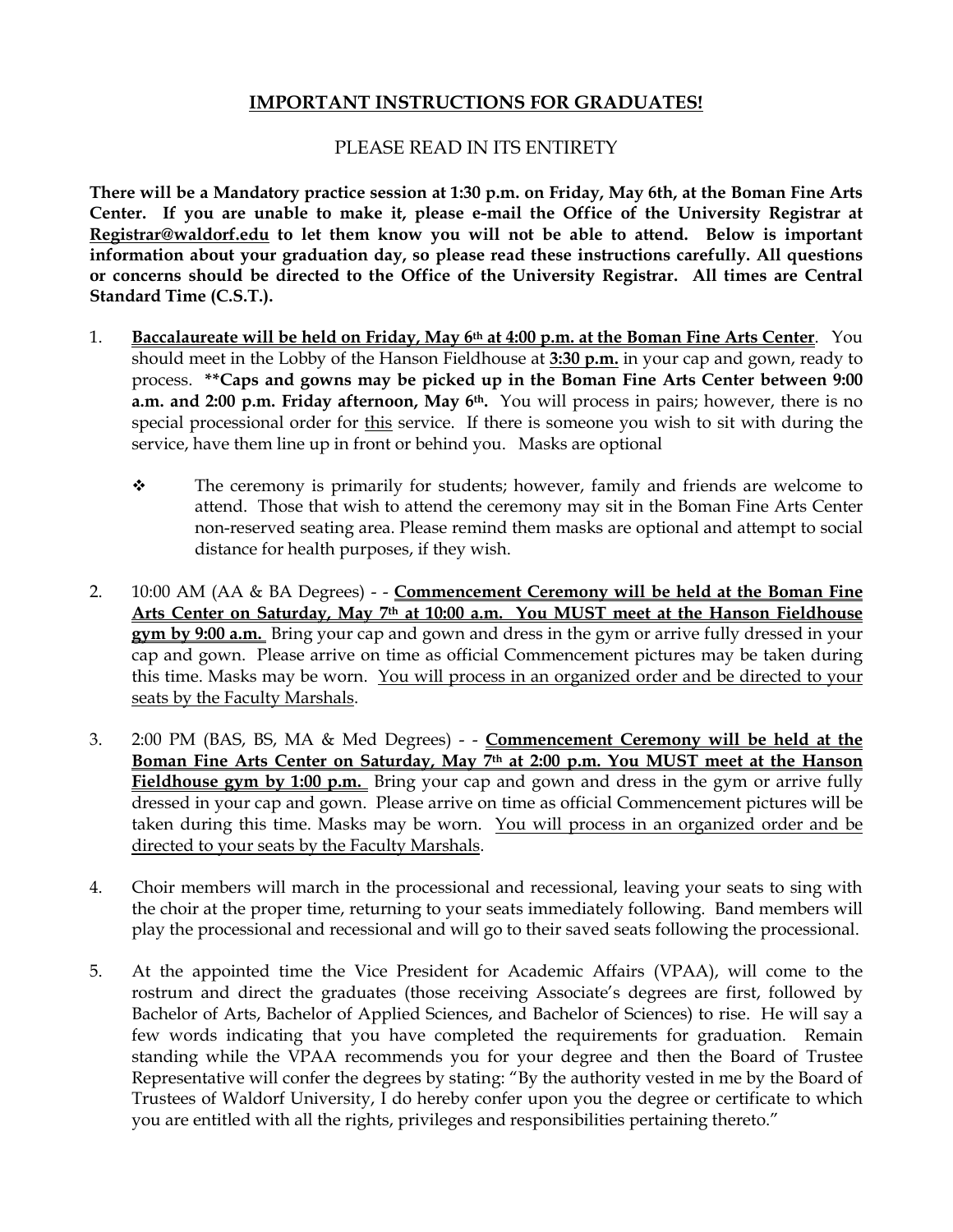- 6. After these words, the first row of graduates will move down the side aisle, behind and around the stage. Others will remain sitting down. (Faculty Marshals will be there to assist and direct you.)
- 7. As you approach the VPAA, you will hand him your *Lifetouch* announcement card with your name and the phonetic spelling of your name for pronunciation purposes. As the VPAA reads your name, walk across the stage (savoring every moment). President Alsop will present you with your Waldorf University degree. (You will pause for an official photo) Then be congratulated by the President, the Chair of the Board of Trustees, and the Alumni Association President as you proceed across the stage (You may pause for additional photos) You will exit the stage and return to your seat. A *Lifetouch* photographer will be there to take another official graduate photo of you along the way.
- 8. We will repeat steps 4-7 for the Master of Arts and Master of Education degree programs for both Commencement classes with one exception. You will stop short of President Alsop for the Hooding by the Vice President for Online Operations.
- 8. For the recessional, those on the Dias will go out first, then the faculty, and then the graduates in single file by rows. The Faculty Marshals will direct you.
- 9. The faculty will form a receiving line as you recess, please pass through this receiving line and feel the Warrior love.

#### 10. **Miscellaneous Considerations:**

- A. **ALL GRADUATES ARE EXPECTED TO ATTEND COMMENCEMENT CEREMONIES,** unless excused by the VPAA. Written requests for excuses must be filed in the Office of the University Registrar no later than May 1st.
	- ❖ **SEATING & TICKETS:** Please make sure your family and guests have their tickets for the Commencement Ceremony. Graduates will need to pick up your Commencement Ceremony tickets on Friday, May 6th between the hours of 9:00 a.m. and 2:00 p.m. in the Boman Fine Arts Center Lobby. Tickets issued to you are based on the number you requested.
- ❖ **SEATING:** Seating for guests in the Boman Fine Arts Center is limited in the auditorium; however, there will be over-flow seating available in the Mezzanine with "Live" closed caption television of the ceremony.
	- B. **CAPS & GOWNS:** Caps and gowns may be picked up in the Boman Fine Arts Center Lobby as early as 9:00 a.m. on Friday, May 6th, but no later than 2:00 p.m., unless prior arrangements have been made with the Office of the University Registrar [\(Registrar@](mailto:Registrar)waldorf.edu). Following Commencement Ceremonies, you may return your Oak Hall **GreenWeaver®** cap and gown to the Oak Hall Cap & Gown Recycling Box which will be located in the Boman Fine Arts Center Lobby. Otherwise, the cap and gown are yours to keep with Waldorf University's compliments and as a memento in celebration of your academic journey at Waldorf University. Questions or concerns should be addressed to the Office of the University Registrar.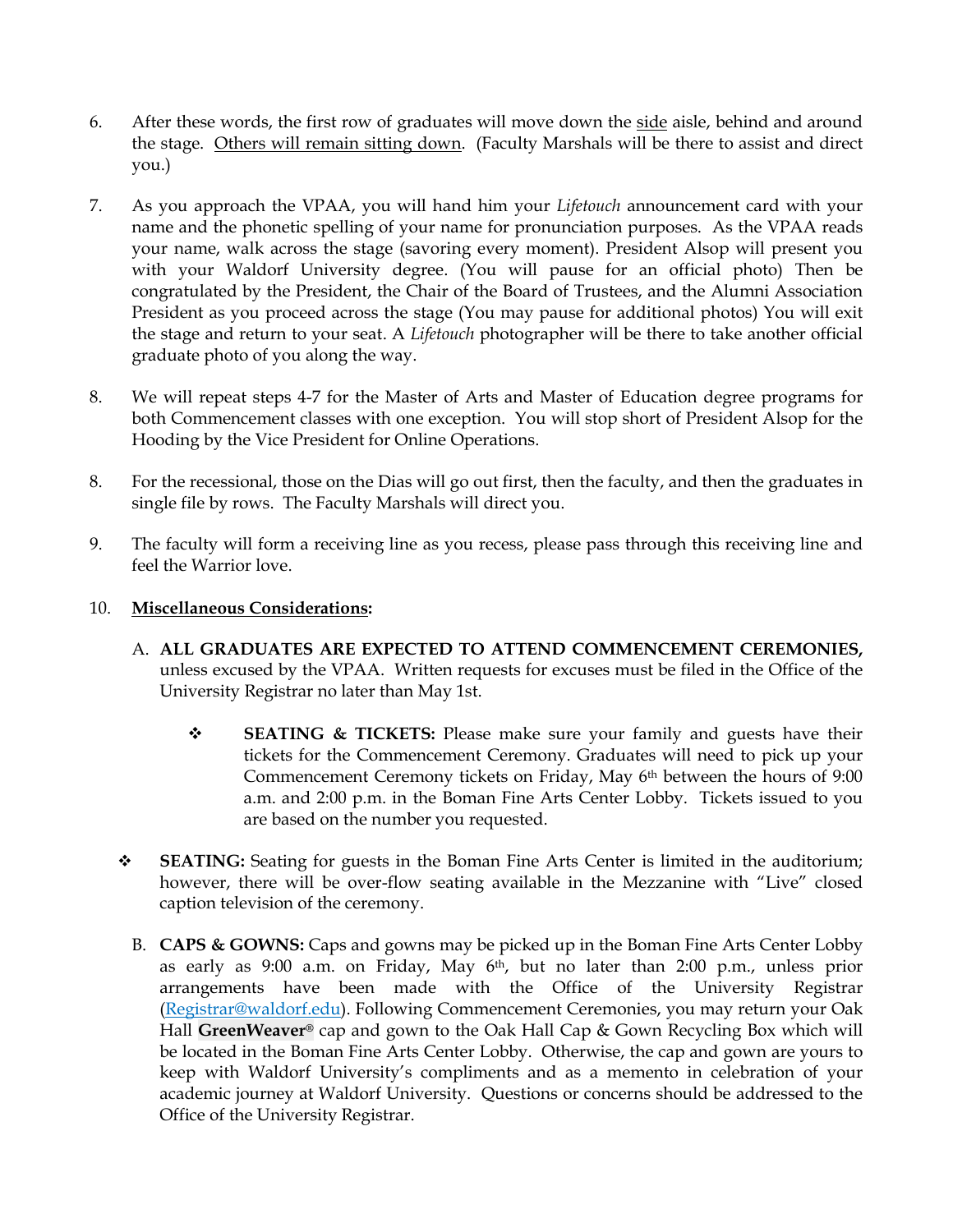- ❖ Waldorf University is proud to provide you with the Oak Hall **GreenWeaver®** Cap & Gown for your baccalaureate and commencement celebration. The Office of the University Registrar, as part of Waldorf University's effort to be more environmentally friendly, looked for a new cap and gown supplier that was on the forefront of sustainable initiatives when our prior supplier retired after more 25 years of service. The **GreenWeaver®** cap and gown set uses on average 23 to 27 recycled plastic bottles in its creation. The entire cap and gown package is made from 100% post-consumer plastic bottles. If you choose to turn your cap and gown back in at the conclusion of the ceremonies, it will be returned to Oak Hall to be recycled – turned back into thread and made into a new cap and gown. Another awesome point about the **GreenWeaver®** is that the entire product is made in Salem, Virginia, USA.
- ❖ Corsages are **NOT** to be worn on academic attire. Caps should be worn as level as possible with the tassel on the **left front side**. It is not transferred at any point in the ceremony. This is a dignified dress-up affair, something of which you, your fellow classmates, your parents and Waldorf University wants to be proud of, so dress appropriately. DO NOT CHEW GUM DURING THE CEREMONIES!
- ❖ You may decorate your cap for the celebration. THE USE OF LANGUAGE OR SYMBOLS THAT ARE OR CAN BE VIEWED AS FOUL, OFFENSIVE, ABUSIVE, RACIST OR INCONSIDERATE WILL NOT BE TOLERATED. You will be removed from the ceremony and may receive disciplinary action.
- ❖ At **Baccalaureate**, men's caps are removed after the opening processional hymn and remain off throughout the service. They are put on just prior to the recessional hymn. At **Commencement**, men's caps are removed only for the opening invocation and are kept on the rest of the time. Women's caps stay on through both ceremonies and never removed.
- **C. LUNCH:** In Forest City, there are various food options available within a 5 minute or less walking and driving distance – Waldorf University Dining Services (Dine-In), Subway (Limited Dine-In or Take-Away), Ay Jalisco (Dine-In or Take-Away), Shooterz (Dine-In or Take-Away), A&W (Limited Dine-In or Take-Away), Scoopy Doo's Ice Cream & More (Limited Dine-In and Take-Away), Cabin Coffee Co. (Limited Dine-In and Take-Away), Hy-Vee Deli (Dine-In and Take-Away), and Taco Jerry's/Borderline Pizza (Dine-In or Take-Away).
- D. **PHOTOS:** At Commencement, the left front area of the stage is available for photographers. Please advise family/friends who plan to take pictures from that location to be as quiet, considerate and brief as possible. Professional photographers will also be taking your picture as you receive your diploma from President Alsop.
- E. There may be some changes in those graduating with honors from that shown in the program; as grades are not submitted until after commencement ceremonies; your final diploma and transcripts will reflect the true and accurate final honors, where applicable.
- F. Since final grades are not yet calculated, you will be given only a degree cover during Commencement. Your degree parchment will be mailed to you once your degree program has been completed. Your degree credentials will be mailed to the address on file, unless you